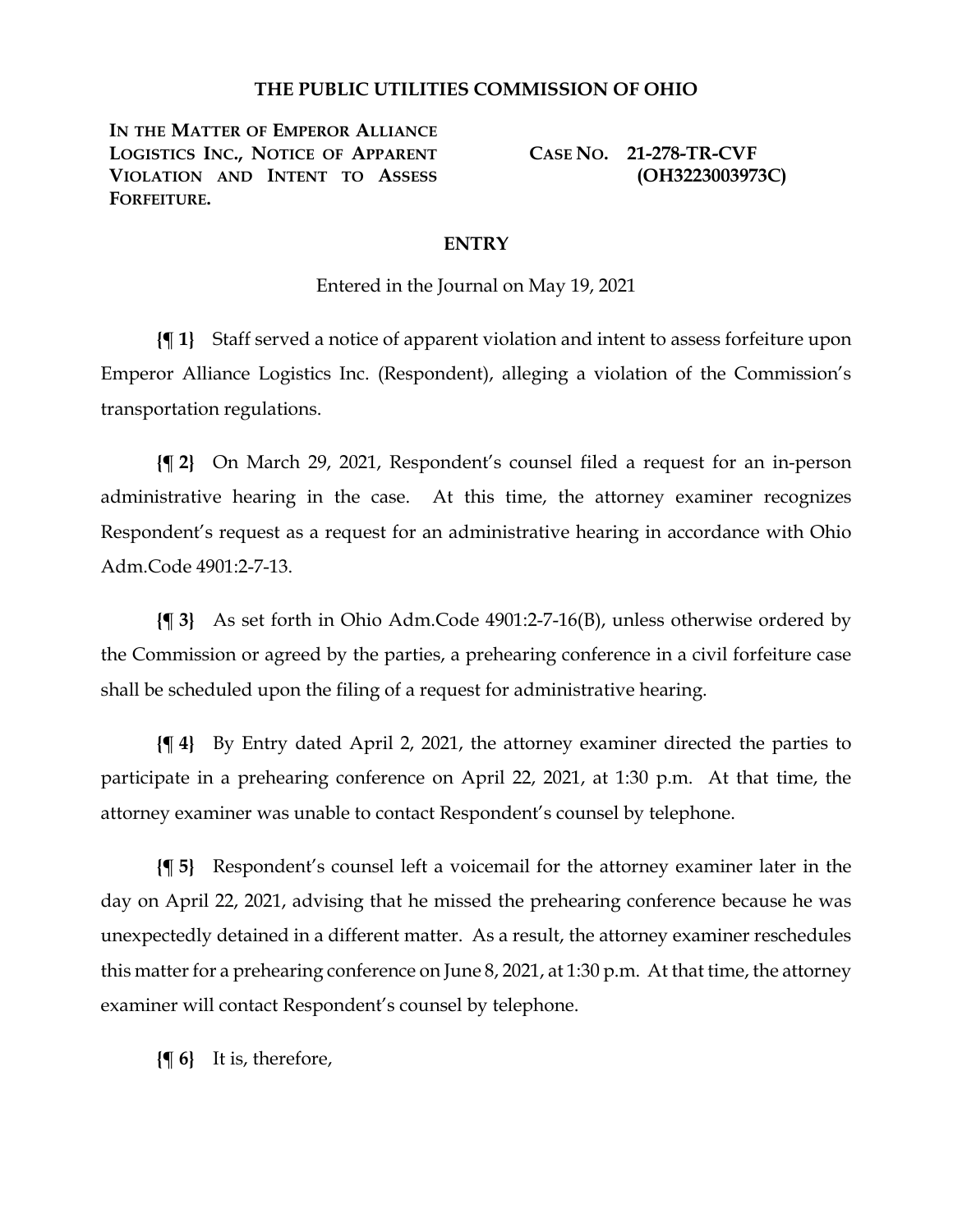21-278-TR-CVF -2-

**{¶ 7}** ORDERED, That the prehearing conference be scheduled for June 8, 2021, as discussed in Paragraph 5. It is, further,

**{¶ 8}** ORDERED, That a copy of this Entry be served upon all parties of record.

THE PUBLIC UTILITIES COMMISSION OF OHIO

*/s/Michael Williams*

By: Michael Williams Attorney Examiner

NJW/hac